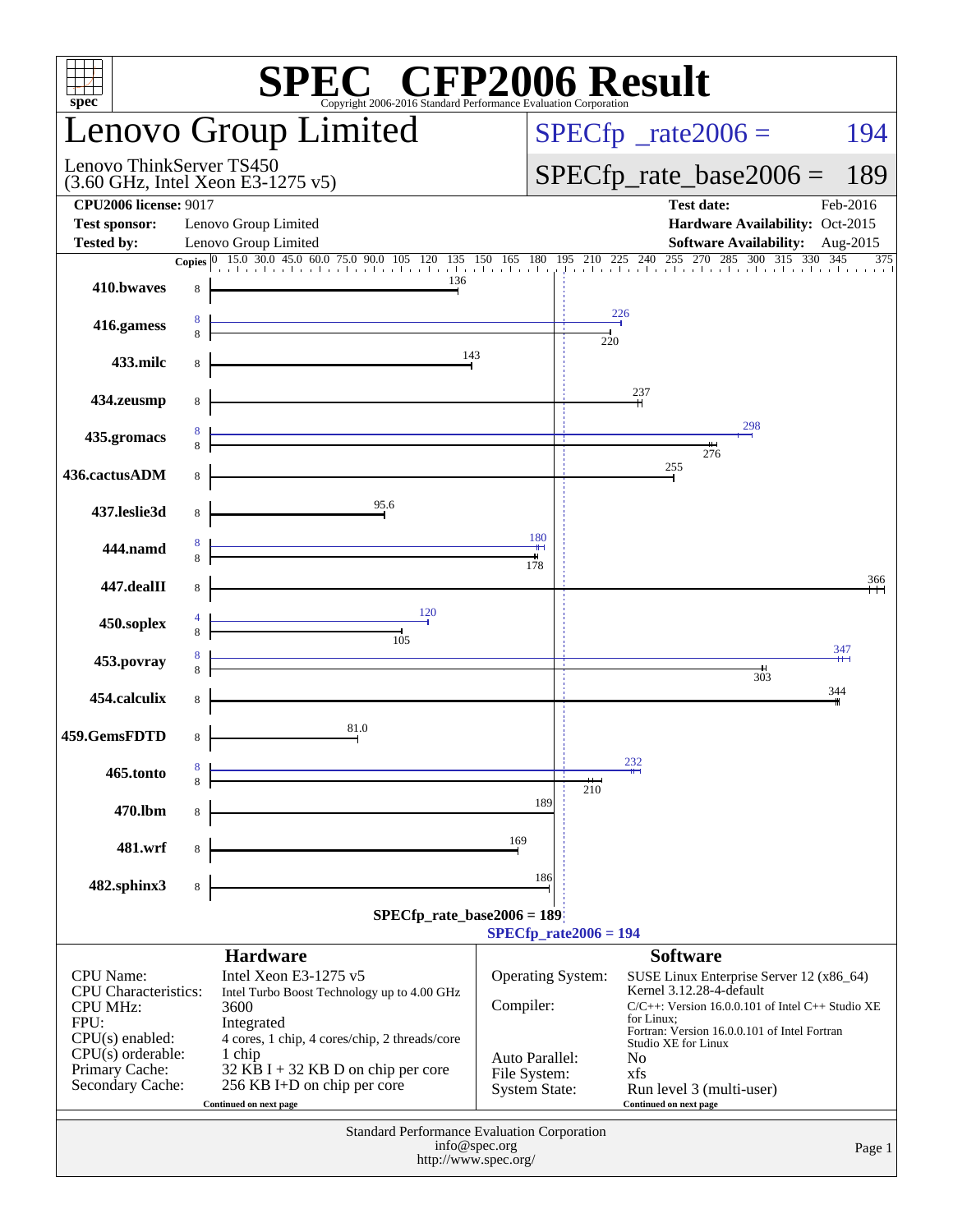

## enovo Group Limited

#### Lenovo ThinkServer TS450

 $SPECTp_rate2006 = 194$ 

#### [SPECfp\\_rate\\_base2006 =](http://www.spec.org/auto/cpu2006/Docs/result-fields.html#SPECfpratebase2006) 189

(3.60 GHz, Intel Xeon E3-1275 v5) **[CPU2006 license:](http://www.spec.org/auto/cpu2006/Docs/result-fields.html#CPU2006license)** 9017 **[Test date:](http://www.spec.org/auto/cpu2006/Docs/result-fields.html#Testdate)** Feb-2016

**[Test sponsor:](http://www.spec.org/auto/cpu2006/Docs/result-fields.html#Testsponsor)** Lenovo Group Limited **[Hardware Availability:](http://www.spec.org/auto/cpu2006/Docs/result-fields.html#HardwareAvailability)** Oct-2015

[Other Cache:](http://www.spec.org/auto/cpu2006/Docs/result-fields.html#OtherCache) [Other Hardware:](http://www.spec.org/auto/cpu2006/Docs/result-fields.html#OtherHardware) None

**[Tested by:](http://www.spec.org/auto/cpu2006/Docs/result-fields.html#Testedby)** Lenovo Group Limited **[Software Availability:](http://www.spec.org/auto/cpu2006/Docs/result-fields.html#SoftwareAvailability)** Aug-2015 [L3 Cache:](http://www.spec.org/auto/cpu2006/Docs/result-fields.html#L3Cache) 8 MB I+D on chip per chip<br>Other Cache: None [Memory:](http://www.spec.org/auto/cpu2006/Docs/result-fields.html#Memory) 32 GB (4 x 8 GB 2Rx8 PC4-2133P-U) [Disk Subsystem:](http://www.spec.org/auto/cpu2006/Docs/result-fields.html#DiskSubsystem) 1 x 800 GB SATA SSD

| <b>Base Pointers:</b><br>Peak Pointers: | $32/64$ -bit<br>$32/64$ -bit |
|-----------------------------------------|------------------------------|
| Other Software:                         | None                         |
|                                         |                              |

None

| <b>Results Table</b>                                                                                     |                |                |       |                |       |                |             |               |                |              |                |              |                |              |
|----------------------------------------------------------------------------------------------------------|----------------|----------------|-------|----------------|-------|----------------|-------------|---------------|----------------|--------------|----------------|--------------|----------------|--------------|
|                                                                                                          |                | <b>Base</b>    |       |                |       |                | <b>Peak</b> |               |                |              |                |              |                |              |
| <b>Benchmark</b>                                                                                         | <b>Copies</b>  | <b>Seconds</b> | Ratio | <b>Seconds</b> | Ratio | <b>Seconds</b> | Ratio       | <b>Copies</b> | <b>Seconds</b> | <b>Ratio</b> | <b>Seconds</b> | <b>Ratio</b> | <b>Seconds</b> | <b>Ratio</b> |
| 410.bwaves                                                                                               | 8              | 800            | 136   | 800            | 136   | 801            | 136         |               | 800            | 136          | 800            | 136          | 801            | 136          |
| 416.gamess                                                                                               | 8              | 714            | 219   | 713            | 220   | 712            | 220         | 8             | 694            | 226          | 695            | 225          | 695            | 226          |
| $433$ .milc                                                                                              | 8              | 512            | 143   | 512            | 143   | 511            | 144         |               | 512            | 143          | 512            | 143          | 511            | 144          |
| 434.zeusmp                                                                                               | 8              | 307            | 237   | 310            | 235   | 307            | 237         | 8             | 307            | 237          | 310            | 235          | 307            | 237          |
| 435.gromacs                                                                                              | 8              | 205            | 278   | 208            | 274   | 207            | 276         | 8             | 197            | 290          | 192            | 298          | <u>192</u>     | 298          |
| 436.cactusADM                                                                                            | 8              | 375            | 255   | 376            | 254   | 375            | 255         | 8             | 375            | 255          | 376            | 254          | 375            | 255          |
| 437.leslie3d                                                                                             | 8              | 787            | 95.6  | 786            | 95.6  | 786            | 95.7        | 8             | 787            | 95.6         | 786            | 95.6         | 786            | 95.7         |
| 444.namd                                                                                                 | 8              | 360            | 178   | 360            | 178   | 357            | 180         | 8             | 356            | 180          | 350            | 183          | 357            | 180          |
| 447.dealII                                                                                               | 8              | 247            | 370   | 253            | 362   | 250            | 366         | 8             | 247            | 370          | 253            | 362          | 250            | 366          |
| 450.soplex                                                                                               | 8              | 635            | 105   | 635            | 105   | 636            | 105         | 4             | 279            | 120          | 278            | 120          | 279            | 119          |
| 453.povray                                                                                               | 8 <sup>1</sup> | 140            | 303   | 140            | 305   | 140            | 303         | 8             | 123            | 347          | 121            | 352          | 123            | 345          |
| 454.calculix                                                                                             | 8              | 191            | 346   | 192            | 344   | 192            | 344         | 8             | 191            | 346          | 192            | 344          | <u>192</u>     | 344          |
| 459.GemsFDTD                                                                                             | 8              | 1048           | 81.0  | 1048           | 81.0  | 1048           | 81.0        | 8             | 1048           | 81.0         | 1048           | 81.0         | 1048           | 81.0         |
| 465.tonto                                                                                                | 8              | 375            | 210   | 366            | 215   | 379            | 208         | 8             | 339            | 232          | 333            | 236          | 340            | 231          |
| 470.1bm                                                                                                  | 8              | 582            | 189   | 582            | 189   | 582            | 189         | 8             | 582            | 189          | 582            | 189          | 582            | <b>189</b>   |
| 481.wrf                                                                                                  | 8              | 529            | 169   | 529            | 169   | 528            | 169         | 8             | 529            | 169          | 529            | 169          | 528            | 169          |
| 482.sphinx3                                                                                              | $\mathbf{8}$   | 838            | 186   | 838            | 186   | 838            | 186         |               | 838            | 186          | 838            | 186          | 838            | 186          |
| Results appear in the order in which they were run. Bold underlined text indicates a median measurement. |                |                |       |                |       |                |             |               |                |              |                |              |                |              |

#### **[Submit Notes](http://www.spec.org/auto/cpu2006/Docs/result-fields.html#SubmitNotes)**

 The taskset mechanism was used to bind copies to processors. The config file option 'submit' was used to generate taskset commands to bind each copy to a specific processor. For details, please see the config file.

#### **[Operating System Notes](http://www.spec.org/auto/cpu2006/Docs/result-fields.html#OperatingSystemNotes)**

 Stack size set to unlimited using "ulimit -s unlimited" Transparent Huge Pages enabled with: echo always > /sys/kernel/mm/transparent\_hugepage/enabled Filesystem page cache cleared with: echo 1 > /proc/sys/vm/drop\_caches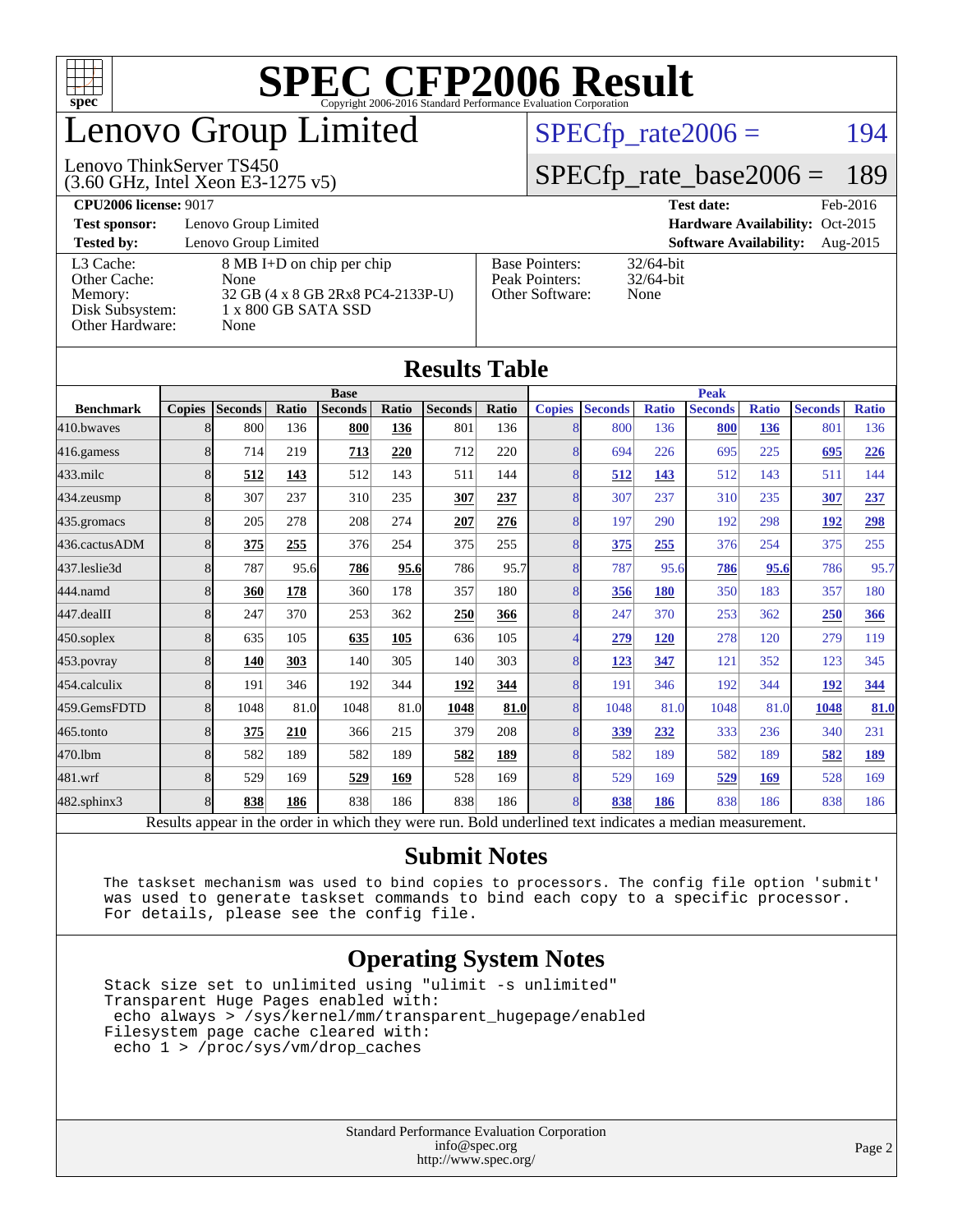

## enovo Group Limited

 $SPECTp\_rate2006 = 194$ 

(3.60 GHz, Intel Xeon E3-1275 v5) Lenovo ThinkServer TS450

[SPECfp\\_rate\\_base2006 =](http://www.spec.org/auto/cpu2006/Docs/result-fields.html#SPECfpratebase2006) 189

**[Test sponsor:](http://www.spec.org/auto/cpu2006/Docs/result-fields.html#Testsponsor)** Lenovo Group Limited **[Hardware Availability:](http://www.spec.org/auto/cpu2006/Docs/result-fields.html#HardwareAvailability)** Oct-2015

**[CPU2006 license:](http://www.spec.org/auto/cpu2006/Docs/result-fields.html#CPU2006license)** 9017 **[Test date:](http://www.spec.org/auto/cpu2006/Docs/result-fields.html#Testdate)** Feb-2016 **[Tested by:](http://www.spec.org/auto/cpu2006/Docs/result-fields.html#Testedby)** Lenovo Group Limited **[Software Availability:](http://www.spec.org/auto/cpu2006/Docs/result-fields.html#SoftwareAvailability)** Aug-2015

#### **[Platform Notes](http://www.spec.org/auto/cpu2006/Docs/result-fields.html#PlatformNotes)**

Standard Performance Evaluation Corporation [info@spec.org](mailto:info@spec.org) BIOS Configuration: EIST Support set to Enabled Intel (R) Hyper-Threading set to Enabled C1E Support set to Enabled C State Support set to Enabled Turbo Mode set to Enable Sysinfo program /home/cpu2006-1.2-ic16.0/config/sysinfo.rev6914 \$Rev: 6914 \$ \$Date:: 2014-06-25 #\$ e3fbb8667b5a285932ceab81e28219e1 running on TS450-SLE12 Fri Feb 19 00:20:52 2016 This section contains SUT (System Under Test) info as seen by some common utilities. To remove or add to this section, see: <http://www.spec.org/cpu2006/Docs/config.html#sysinfo> From /proc/cpuinfo model name:  $Intel(R)$  Xeon $(R)$  CPU E3-1275 v5 @ 3.60GHz 1 "physical id"s (chips) 8 "processors" cores, siblings (Caution: counting these is hw and system dependent. The following excerpts from /proc/cpuinfo might not be reliable. Use with caution.) cpu cores : 4 siblings : 8 physical 0: cores 0 1 2 3 cache size : 8192 KB From /proc/meminfo MemTotal: 32932764 kB HugePages\_Total: 0 Hugepagesize: 2048 kB From /etc/\*release\* /etc/\*version\* SuSE-release: SUSE Linux Enterprise Server 12 (x86\_64) VERSION = 12 PATCHLEVEL = 0 # This file is deprecated and will be removed in a future service pack or release. # Please check /etc/os-release for details about this release. os-release: NAME="SLES" VERSION="12" VERSION\_ID="12" PRETTY\_NAME="SUSE\_Linux Enterprise Server 12" ID="sles" ANSI\_COLOR="0;32" CPE\_NAME="cpe:/o:suse:sles:12" uname -a: Linux TS450-SLE12 3.12.28-4-default #1 SMP Thu Sep 25 17:02:34 UTC 2014 (9879bd4) x86\_64 x86\_64 x86\_64 GNU/Linux Continued on next page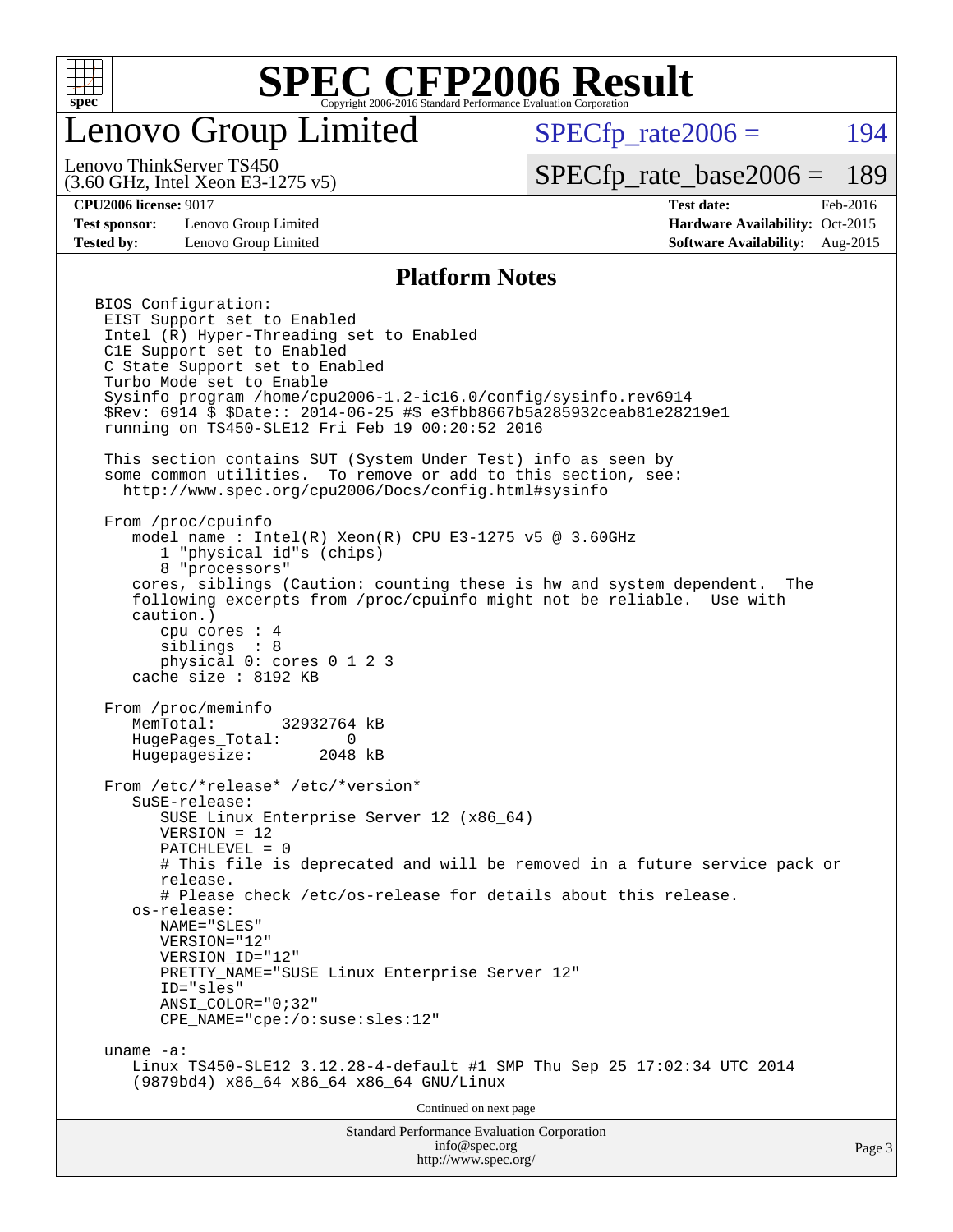

enovo Group Limited

 $SPECTp\_rate2006 = 194$ 

[SPECfp\\_rate\\_base2006 =](http://www.spec.org/auto/cpu2006/Docs/result-fields.html#SPECfpratebase2006) 189

(3.60 GHz, Intel Xeon E3-1275 v5) Lenovo ThinkServer TS450

**[Test sponsor:](http://www.spec.org/auto/cpu2006/Docs/result-fields.html#Testsponsor)** Lenovo Group Limited **[Hardware Availability:](http://www.spec.org/auto/cpu2006/Docs/result-fields.html#HardwareAvailability)** Oct-2015

**[CPU2006 license:](http://www.spec.org/auto/cpu2006/Docs/result-fields.html#CPU2006license)** 9017 **[Test date:](http://www.spec.org/auto/cpu2006/Docs/result-fields.html#Testdate)** Feb-2016 **[Tested by:](http://www.spec.org/auto/cpu2006/Docs/result-fields.html#Testedby)** Lenovo Group Limited **[Software Availability:](http://www.spec.org/auto/cpu2006/Docs/result-fields.html#SoftwareAvailability)** Aug-2015

#### **[Platform Notes \(Continued\)](http://www.spec.org/auto/cpu2006/Docs/result-fields.html#PlatformNotes)**

run-level 3 Feb 18 16:34

 SPEC is set to: /home/cpu2006-1.2-ic16.0 Filesystem Type Size Used Avail Use% Mounted on<br>
/dev/sda3 xfs 600G 7.6G 593G 2% /home 600G 7.6G 593G Additional information from dmidecode:

 Warning: Use caution when you interpret this section. The 'dmidecode' program reads system data which is "intended to allow hardware to be accurately determined", but the intent may not be met, as there are frequent changes to hardware, firmware, and the "DMTF SMBIOS" standard.

 BIOS LENOVO FWKT32A 12/25/2015 Memory: 4x Samsung M378A1G43DB0-CPB 8 GB 2 rank 2133 MHz

(End of data from sysinfo program)

#### **[General Notes](http://www.spec.org/auto/cpu2006/Docs/result-fields.html#GeneralNotes)**

Environment variables set by runspec before the start of the run: LD\_LIBRARY\_PATH = "/home/cpu2006-1.2-ic16.0/libs/32:/home/cpu2006-1.2-ic16.0/libs/64:/home/cpu2006-1.2-ic16.0/sh"

 Binaries compiled on a system with 1x Intel Core i5-4670K CPU + 32GB memory using RedHat EL 7.1 Transparent Huge Pages enabled with: echo always > /sys/kernel/mm/transparent\_hugepage/enabled

#### **[Base Compiler Invocation](http://www.spec.org/auto/cpu2006/Docs/result-fields.html#BaseCompilerInvocation)**

[C benchmarks](http://www.spec.org/auto/cpu2006/Docs/result-fields.html#Cbenchmarks):  $\text{icc}$  -m64

[C++ benchmarks:](http://www.spec.org/auto/cpu2006/Docs/result-fields.html#CXXbenchmarks) [icpc -m64](http://www.spec.org/cpu2006/results/res2016q1/cpu2006-20160222-39034.flags.html#user_CXXbase_intel_icpc_64bit_bedb90c1146cab66620883ef4f41a67e)

[Fortran benchmarks](http://www.spec.org/auto/cpu2006/Docs/result-fields.html#Fortranbenchmarks): [ifort -m64](http://www.spec.org/cpu2006/results/res2016q1/cpu2006-20160222-39034.flags.html#user_FCbase_intel_ifort_64bit_ee9d0fb25645d0210d97eb0527dcc06e)

[Benchmarks using both Fortran and C](http://www.spec.org/auto/cpu2006/Docs/result-fields.html#BenchmarksusingbothFortranandC): [icc -m64](http://www.spec.org/cpu2006/results/res2016q1/cpu2006-20160222-39034.flags.html#user_CC_FCbase_intel_icc_64bit_0b7121f5ab7cfabee23d88897260401c) [ifort -m64](http://www.spec.org/cpu2006/results/res2016q1/cpu2006-20160222-39034.flags.html#user_CC_FCbase_intel_ifort_64bit_ee9d0fb25645d0210d97eb0527dcc06e)

## **[Base Portability Flags](http://www.spec.org/auto/cpu2006/Docs/result-fields.html#BasePortabilityFlags)**

 410.bwaves: [-DSPEC\\_CPU\\_LP64](http://www.spec.org/cpu2006/results/res2016q1/cpu2006-20160222-39034.flags.html#suite_basePORTABILITY410_bwaves_DSPEC_CPU_LP64) 416.gamess: [-DSPEC\\_CPU\\_LP64](http://www.spec.org/cpu2006/results/res2016q1/cpu2006-20160222-39034.flags.html#suite_basePORTABILITY416_gamess_DSPEC_CPU_LP64)

Continued on next page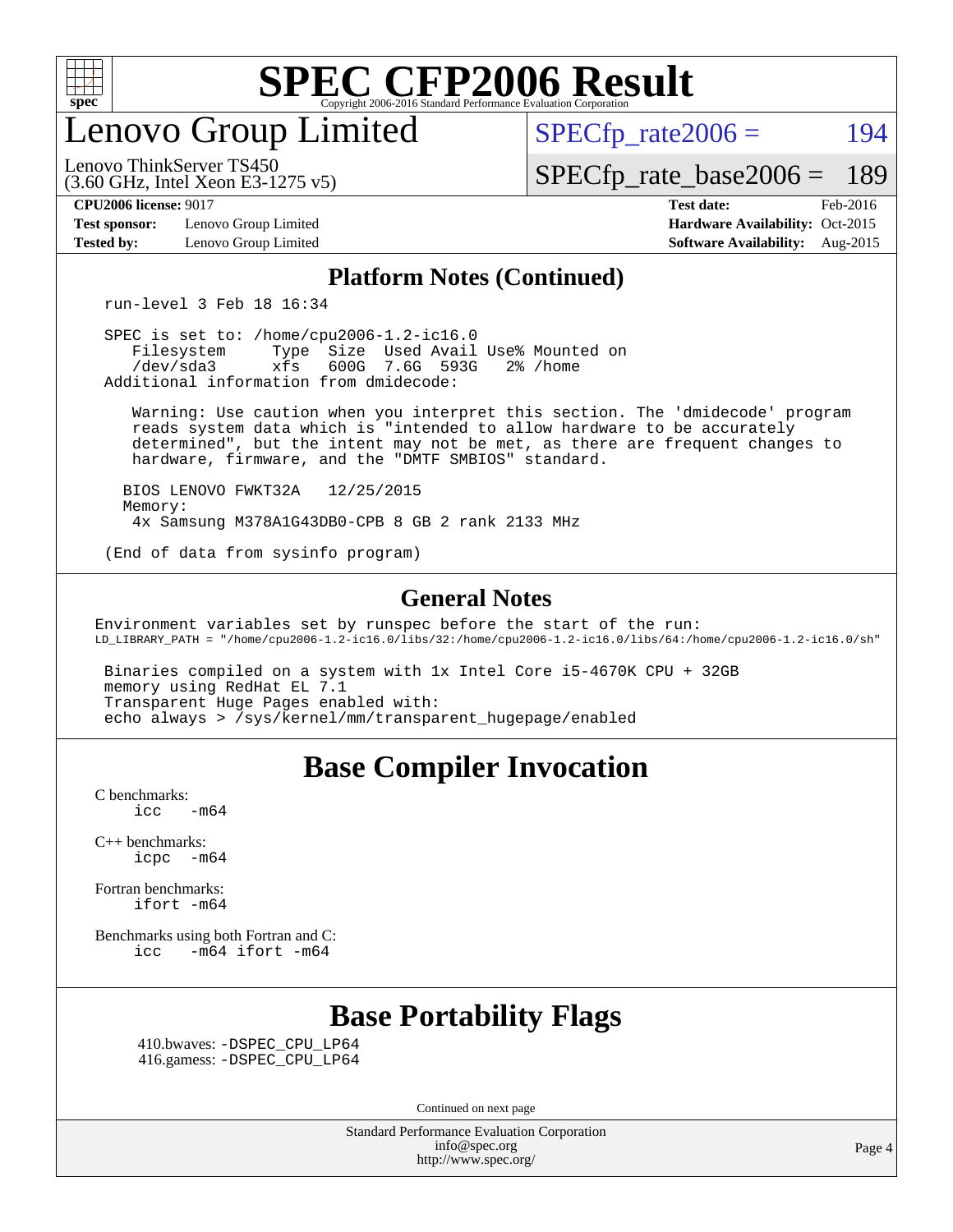

enovo Group Limited

 $SPECTp_rate2006 = 194$ 

(3.60 GHz, Intel Xeon E3-1275 v5) Lenovo ThinkServer TS450

[SPECfp\\_rate\\_base2006 =](http://www.spec.org/auto/cpu2006/Docs/result-fields.html#SPECfpratebase2006) 189

**[Test sponsor:](http://www.spec.org/auto/cpu2006/Docs/result-fields.html#Testsponsor)** Lenovo Group Limited **[Hardware Availability:](http://www.spec.org/auto/cpu2006/Docs/result-fields.html#HardwareAvailability)** Oct-2015

**[CPU2006 license:](http://www.spec.org/auto/cpu2006/Docs/result-fields.html#CPU2006license)** 9017 **[Test date:](http://www.spec.org/auto/cpu2006/Docs/result-fields.html#Testdate)** Feb-2016 **[Tested by:](http://www.spec.org/auto/cpu2006/Docs/result-fields.html#Testedby)** Lenovo Group Limited **[Software Availability:](http://www.spec.org/auto/cpu2006/Docs/result-fields.html#SoftwareAvailability)** Aug-2015

## **[Base Portability Flags \(Continued\)](http://www.spec.org/auto/cpu2006/Docs/result-fields.html#BasePortabilityFlags)**

| 433.milc: -DSPEC_CPU LP64                  |                                                                |
|--------------------------------------------|----------------------------------------------------------------|
| 434.zeusmp: -DSPEC_CPU_LP64                |                                                                |
| 435.gromacs: -DSPEC_CPU_LP64 -nofor_main   |                                                                |
| 436.cactusADM: -DSPEC CPU LP64 -nofor main |                                                                |
| 437.leslie3d: -DSPEC CPU LP64              |                                                                |
| 444.namd: -DSPEC CPU LP64                  |                                                                |
| 447.dealII: -DSPEC_CPU LP64                |                                                                |
| 450.soplex: -DSPEC_CPU_LP64                |                                                                |
| 453.povray: -DSPEC_CPU_LP64                |                                                                |
| 454.calculix: -DSPEC_CPU_LP64 -nofor_main  |                                                                |
| 459. GemsFDTD: - DSPEC CPU LP64            |                                                                |
| 465.tonto: - DSPEC CPU LP64                |                                                                |
| 470.1bm: - DSPEC CPU LP64                  |                                                                |
|                                            | 481.wrf: -DSPEC CPU_LP64 -DSPEC_CPU_CASE_FLAG -DSPEC_CPU_LINUX |
| 482.sphinx3: -DSPEC_CPU_LP64               |                                                                |
|                                            |                                                                |
|                                            |                                                                |

### **[Base Optimization Flags](http://www.spec.org/auto/cpu2006/Docs/result-fields.html#BaseOptimizationFlags)**

[C benchmarks](http://www.spec.org/auto/cpu2006/Docs/result-fields.html#Cbenchmarks):

[-xCORE-AVX2](http://www.spec.org/cpu2006/results/res2016q1/cpu2006-20160222-39034.flags.html#user_CCbase_f-xAVX2_5f5fc0cbe2c9f62c816d3e45806c70d7) [-ipo](http://www.spec.org/cpu2006/results/res2016q1/cpu2006-20160222-39034.flags.html#user_CCbase_f-ipo) [-O3](http://www.spec.org/cpu2006/results/res2016q1/cpu2006-20160222-39034.flags.html#user_CCbase_f-O3) [-no-prec-div](http://www.spec.org/cpu2006/results/res2016q1/cpu2006-20160222-39034.flags.html#user_CCbase_f-no-prec-div) [-opt-prefetch](http://www.spec.org/cpu2006/results/res2016q1/cpu2006-20160222-39034.flags.html#user_CCbase_f-opt-prefetch) [-auto-p32](http://www.spec.org/cpu2006/results/res2016q1/cpu2006-20160222-39034.flags.html#user_CCbase_f-auto-p32) [-ansi-alias](http://www.spec.org/cpu2006/results/res2016q1/cpu2006-20160222-39034.flags.html#user_CCbase_f-ansi-alias) [-opt-mem-layout-trans=3](http://www.spec.org/cpu2006/results/res2016q1/cpu2006-20160222-39034.flags.html#user_CCbase_f-opt-mem-layout-trans_a7b82ad4bd7abf52556d4961a2ae94d5)

[C++ benchmarks:](http://www.spec.org/auto/cpu2006/Docs/result-fields.html#CXXbenchmarks)

[-xCORE-AVX2](http://www.spec.org/cpu2006/results/res2016q1/cpu2006-20160222-39034.flags.html#user_CXXbase_f-xAVX2_5f5fc0cbe2c9f62c816d3e45806c70d7) [-ipo](http://www.spec.org/cpu2006/results/res2016q1/cpu2006-20160222-39034.flags.html#user_CXXbase_f-ipo) [-O3](http://www.spec.org/cpu2006/results/res2016q1/cpu2006-20160222-39034.flags.html#user_CXXbase_f-O3) [-no-prec-div](http://www.spec.org/cpu2006/results/res2016q1/cpu2006-20160222-39034.flags.html#user_CXXbase_f-no-prec-div) [-opt-prefetch](http://www.spec.org/cpu2006/results/res2016q1/cpu2006-20160222-39034.flags.html#user_CXXbase_f-opt-prefetch) [-auto-p32](http://www.spec.org/cpu2006/results/res2016q1/cpu2006-20160222-39034.flags.html#user_CXXbase_f-auto-p32) [-ansi-alias](http://www.spec.org/cpu2006/results/res2016q1/cpu2006-20160222-39034.flags.html#user_CXXbase_f-ansi-alias) [-opt-mem-layout-trans=3](http://www.spec.org/cpu2006/results/res2016q1/cpu2006-20160222-39034.flags.html#user_CXXbase_f-opt-mem-layout-trans_a7b82ad4bd7abf52556d4961a2ae94d5)

[Fortran benchmarks](http://www.spec.org/auto/cpu2006/Docs/result-fields.html#Fortranbenchmarks): [-xCORE-AVX2](http://www.spec.org/cpu2006/results/res2016q1/cpu2006-20160222-39034.flags.html#user_FCbase_f-xAVX2_5f5fc0cbe2c9f62c816d3e45806c70d7) [-ipo](http://www.spec.org/cpu2006/results/res2016q1/cpu2006-20160222-39034.flags.html#user_FCbase_f-ipo) [-O3](http://www.spec.org/cpu2006/results/res2016q1/cpu2006-20160222-39034.flags.html#user_FCbase_f-O3) [-no-prec-div](http://www.spec.org/cpu2006/results/res2016q1/cpu2006-20160222-39034.flags.html#user_FCbase_f-no-prec-div) [-opt-prefetch](http://www.spec.org/cpu2006/results/res2016q1/cpu2006-20160222-39034.flags.html#user_FCbase_f-opt-prefetch)

[Benchmarks using both Fortran and C](http://www.spec.org/auto/cpu2006/Docs/result-fields.html#BenchmarksusingbothFortranandC): [-xCORE-AVX2](http://www.spec.org/cpu2006/results/res2016q1/cpu2006-20160222-39034.flags.html#user_CC_FCbase_f-xAVX2_5f5fc0cbe2c9f62c816d3e45806c70d7) [-ipo](http://www.spec.org/cpu2006/results/res2016q1/cpu2006-20160222-39034.flags.html#user_CC_FCbase_f-ipo) [-O3](http://www.spec.org/cpu2006/results/res2016q1/cpu2006-20160222-39034.flags.html#user_CC_FCbase_f-O3) [-no-prec-div](http://www.spec.org/cpu2006/results/res2016q1/cpu2006-20160222-39034.flags.html#user_CC_FCbase_f-no-prec-div) [-opt-prefetch](http://www.spec.org/cpu2006/results/res2016q1/cpu2006-20160222-39034.flags.html#user_CC_FCbase_f-opt-prefetch) [-auto-p32](http://www.spec.org/cpu2006/results/res2016q1/cpu2006-20160222-39034.flags.html#user_CC_FCbase_f-auto-p32) [-ansi-alias](http://www.spec.org/cpu2006/results/res2016q1/cpu2006-20160222-39034.flags.html#user_CC_FCbase_f-ansi-alias) [-opt-mem-layout-trans=3](http://www.spec.org/cpu2006/results/res2016q1/cpu2006-20160222-39034.flags.html#user_CC_FCbase_f-opt-mem-layout-trans_a7b82ad4bd7abf52556d4961a2ae94d5)

## **[Peak Compiler Invocation](http://www.spec.org/auto/cpu2006/Docs/result-fields.html#PeakCompilerInvocation)**

[C benchmarks](http://www.spec.org/auto/cpu2006/Docs/result-fields.html#Cbenchmarks):  $-m64$ 

[C++ benchmarks \(except as noted below\):](http://www.spec.org/auto/cpu2006/Docs/result-fields.html#CXXbenchmarksexceptasnotedbelow) [icpc -m64](http://www.spec.org/cpu2006/results/res2016q1/cpu2006-20160222-39034.flags.html#user_CXXpeak_intel_icpc_64bit_bedb90c1146cab66620883ef4f41a67e)

450.soplex: [icpc -m32 -L/opt/intel/compilers\\_and\\_libraries\\_2016/linux/compiler/lib/ia32\\_lin](http://www.spec.org/cpu2006/results/res2016q1/cpu2006-20160222-39034.flags.html#user_peakCXXLD450_soplex_intel_icpc_b4f50a394bdb4597aa5879c16bc3f5c5)

[Fortran benchmarks](http://www.spec.org/auto/cpu2006/Docs/result-fields.html#Fortranbenchmarks): [ifort -m64](http://www.spec.org/cpu2006/results/res2016q1/cpu2006-20160222-39034.flags.html#user_FCpeak_intel_ifort_64bit_ee9d0fb25645d0210d97eb0527dcc06e)

Continued on next page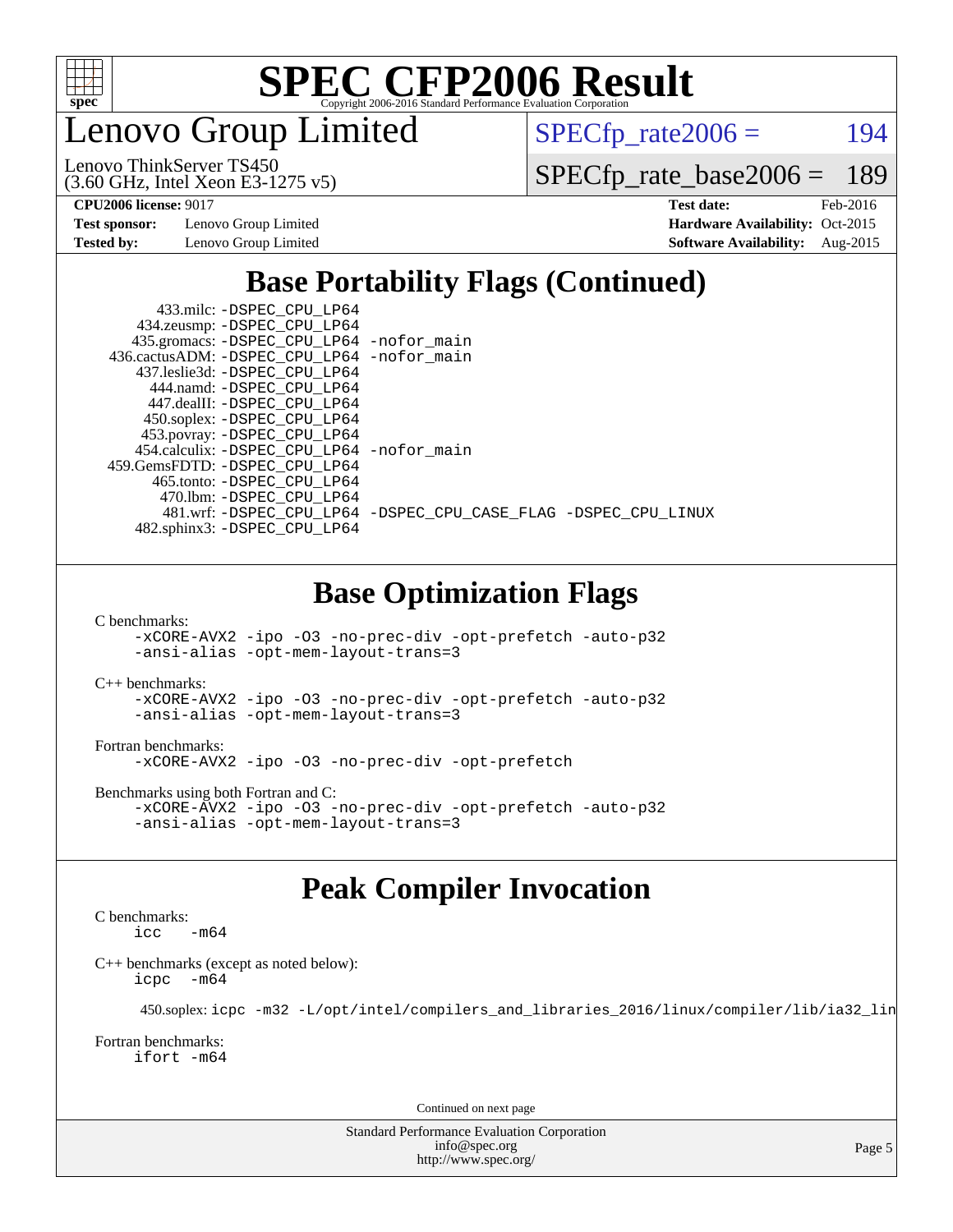

## enovo Group Limited

 $SPECTp_rate2006 = 194$ 

(3.60 GHz, Intel Xeon E3-1275 v5) Lenovo ThinkServer TS450

[SPECfp\\_rate\\_base2006 =](http://www.spec.org/auto/cpu2006/Docs/result-fields.html#SPECfpratebase2006) 189

**[Test sponsor:](http://www.spec.org/auto/cpu2006/Docs/result-fields.html#Testsponsor)** Lenovo Group Limited **[Hardware Availability:](http://www.spec.org/auto/cpu2006/Docs/result-fields.html#HardwareAvailability)** Oct-2015

**[CPU2006 license:](http://www.spec.org/auto/cpu2006/Docs/result-fields.html#CPU2006license)** 9017 **[Test date:](http://www.spec.org/auto/cpu2006/Docs/result-fields.html#Testdate)** Feb-2016 **[Tested by:](http://www.spec.org/auto/cpu2006/Docs/result-fields.html#Testedby)** Lenovo Group Limited **[Software Availability:](http://www.spec.org/auto/cpu2006/Docs/result-fields.html#SoftwareAvailability)** Aug-2015

## **[Peak Compiler Invocation \(Continued\)](http://www.spec.org/auto/cpu2006/Docs/result-fields.html#PeakCompilerInvocation)**

[Benchmarks using both Fortran and C](http://www.spec.org/auto/cpu2006/Docs/result-fields.html#BenchmarksusingbothFortranandC): [icc -m64](http://www.spec.org/cpu2006/results/res2016q1/cpu2006-20160222-39034.flags.html#user_CC_FCpeak_intel_icc_64bit_0b7121f5ab7cfabee23d88897260401c) [ifort -m64](http://www.spec.org/cpu2006/results/res2016q1/cpu2006-20160222-39034.flags.html#user_CC_FCpeak_intel_ifort_64bit_ee9d0fb25645d0210d97eb0527dcc06e)

#### **[Peak Portability Flags](http://www.spec.org/auto/cpu2006/Docs/result-fields.html#PeakPortabilityFlags)**

| 410.bwaves: -DSPEC CPU LP64                                    |  |
|----------------------------------------------------------------|--|
| 416.gamess: -DSPEC_CPU_LP64                                    |  |
| 433.milc: -DSPEC CPU LP64                                      |  |
| 434.zeusmp: -DSPEC_CPU_LP64                                    |  |
| 435.gromacs: -DSPEC_CPU_LP64 -nofor_main                       |  |
| 436.cactusADM: -DSPEC CPU LP64 -nofor main                     |  |
| 437.leslie3d: -DSPEC CPU LP64                                  |  |
| 444.namd: - DSPEC_CPU LP64                                     |  |
| 447.dealII: -DSPEC CPU LP64                                    |  |
| 450.soplex: -D_FILE_OFFSET_BITS=64                             |  |
| 453.povray: -DSPEC_CPU_LP64                                    |  |
| 454.calculix: - DSPEC CPU LP64 - nofor main                    |  |
| 459.GemsFDTD: -DSPEC CPU LP64                                  |  |
| 465.tonto: -DSPEC CPU LP64                                     |  |
| 470.1bm: - DSPEC CPU LP64                                      |  |
| 481.wrf: -DSPEC CPU_LP64 -DSPEC_CPU_CASE_FLAG -DSPEC_CPU_LINUX |  |
| 482.sphinx3: -DSPEC CPU LP64                                   |  |

### **[Peak Optimization Flags](http://www.spec.org/auto/cpu2006/Docs/result-fields.html#PeakOptimizationFlags)**

```
C benchmarks:
```

```
 433.milc: basepeak = yes
470.lbm: basepeak = yes
```
482.sphinx3: basepeak = yes

```
C++ benchmarks:
```

```
 444.namd: -xCORE-AVX2(pass 2) -prof-gen:threadsafe(pass 1)
         -i\text{po}(pass 2) -\overline{O}3(pass 2)-no-prec-div(pass 2)
         -par-num-threads=1(pass 1) -opt-mem-layout-trans=3(pass 2)
         -prof-use(pass 2) -fno-alias -auto-ilp32
```

```
 447.dealII: basepeak = yes
```

```
 450.soplex: -xCORE-AVX2(pass 2) -prof-gen:threadsafe(pass 1)
         -ipo(pass 2) -O3(pass 2) -no-prec-div(pass 2)
         -par-num-threads=1(pass 1) -opt-mem-layout-trans=3(pass 2)
         -prof-use(pass 2) -opt-malloc-options=3
```
Continued on next page

```
Standard Performance Evaluation Corporation
              info@spec.org
           http://www.spec.org/
```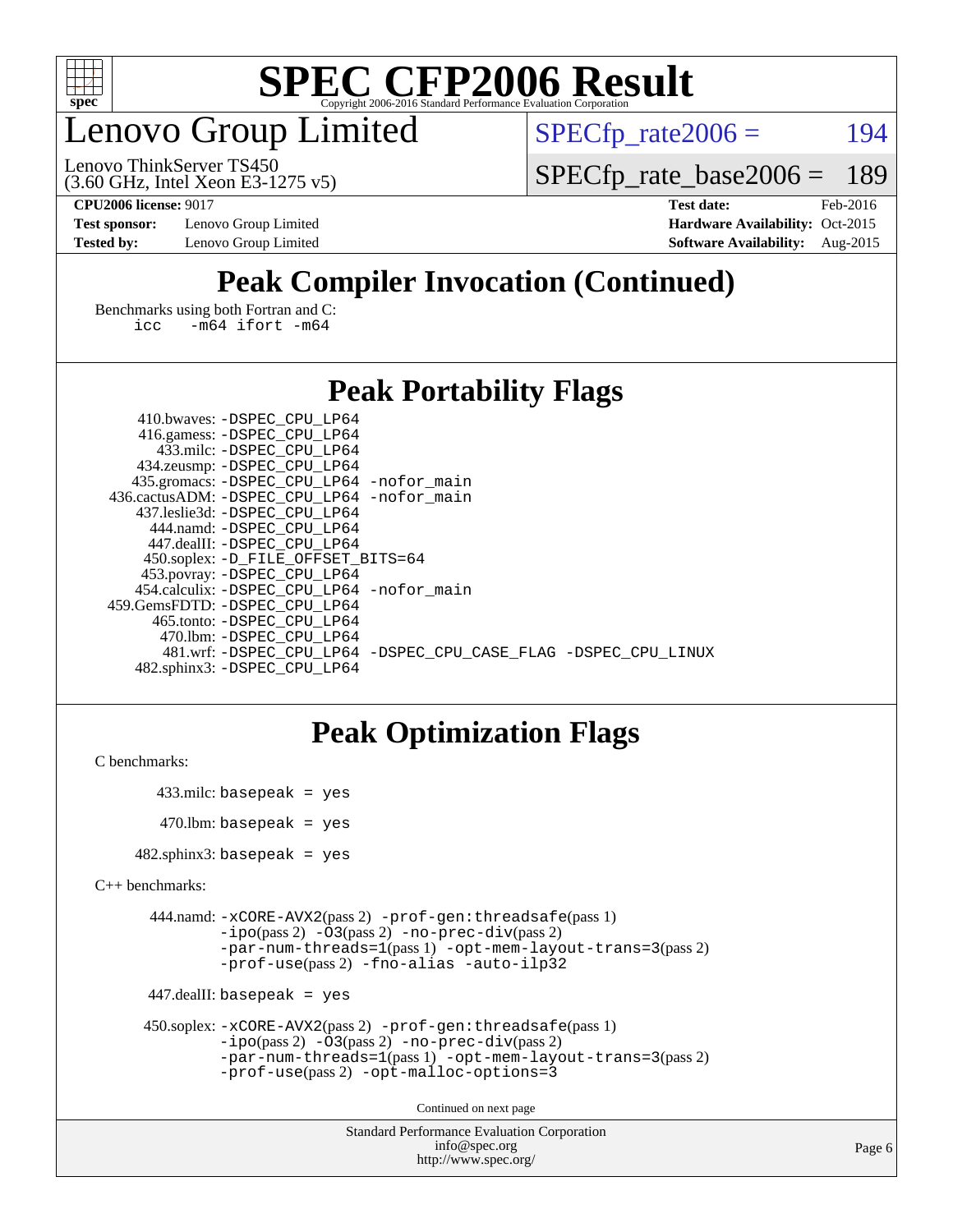

enovo Group Limited

 $SPECTp_rate2006 = 194$ 

(3.60 GHz, Intel Xeon E3-1275 v5) Lenovo ThinkServer TS450

[SPECfp\\_rate\\_base2006 =](http://www.spec.org/auto/cpu2006/Docs/result-fields.html#SPECfpratebase2006) 189

**[Test sponsor:](http://www.spec.org/auto/cpu2006/Docs/result-fields.html#Testsponsor)** Lenovo Group Limited **[Hardware Availability:](http://www.spec.org/auto/cpu2006/Docs/result-fields.html#HardwareAvailability)** Oct-2015 **[Tested by:](http://www.spec.org/auto/cpu2006/Docs/result-fields.html#Testedby)** Lenovo Group Limited **[Software Availability:](http://www.spec.org/auto/cpu2006/Docs/result-fields.html#SoftwareAvailability)** Aug-2015

**[CPU2006 license:](http://www.spec.org/auto/cpu2006/Docs/result-fields.html#CPU2006license)** 9017 **[Test date:](http://www.spec.org/auto/cpu2006/Docs/result-fields.html#Testdate)** Feb-2016

## **[Peak Optimization Flags \(Continued\)](http://www.spec.org/auto/cpu2006/Docs/result-fields.html#PeakOptimizationFlags)**

```
 453.povray: -xCORE-AVX2(pass 2) -prof-gen:threadsafe(pass 1)
                   -i\text{po}(pass 2) -\overset{\sim}{O}3(pass 2)-no-prec-div(pass 2)
                   -par-num-threads=1(pass 1) -opt-mem-layout-trans=3(pass 2)
                   -prof-use(pass 2) -unroll4 -ansi-alias
   Fortran benchmarks: 
        410.bwaves: basepeak = yes 416.gamess: -xCORE-AVX2(pass 2) -prof-gen:threadsafe(pass 1)
                   -ipo(pass 2) -O3(pass 2) -no-prec-div(pass 2)
                   -par-num-threads=1(pass 1) -prof-use(pass 2) -unroll2
                   -inline-level=0 -scalar-rep-
         434.zeusmp: basepeak = yes
         437.leslie3d: basepeak = yes
     459.GemsFDTD: basepeak = yes
           465.tonto: -xCORE-AVX2(pass 2) -prof-gen:threadsafe(pass 1)
                   -i\text{po}(pass 2) -03(pass 2)-no-prec-div(pass 2)
                   -par-num-threads=1(pass 1) -prof-use(pass 2) -unroll4 -auto
                   -inline-calloc -opt-malloc-options=3
   Benchmarks using both Fortran and C: 
         435.gromacs: -xCORE-AVX2(pass 2) -prof-gen:threadsafe(pass 1)
                   -i\text{po}(pass 2) -\tilde{O}3(pass 2)-no-prec-div(pass 2)
                   -par-num-threads=1(pass 1) -opt-mem-layout-trans=3(pass 2)
                   -prof-use(pass 2) -opt-prefetch -auto-ilp32
    436.cactusADM:basepeak = yes454.calculix: basepeak = yes
            481 \text{.m}: basepeak = yes
                         The flags files that were used to format this result can be browsed at
http://www.spec.org/cpu2006/flags/Intel-ic16.0-official-linux64.html
http://www.spec.org/cpu2006/flags/Default-Platform-Flags.html
                             You can also download the XML flags sources by saving the following links:
http://www.spec.org/cpu2006/flags/Intel-ic16.0-official-linux64.xml
http://www.spec.org/cpu2006/flags/Default-Platform-Flags.xml
```